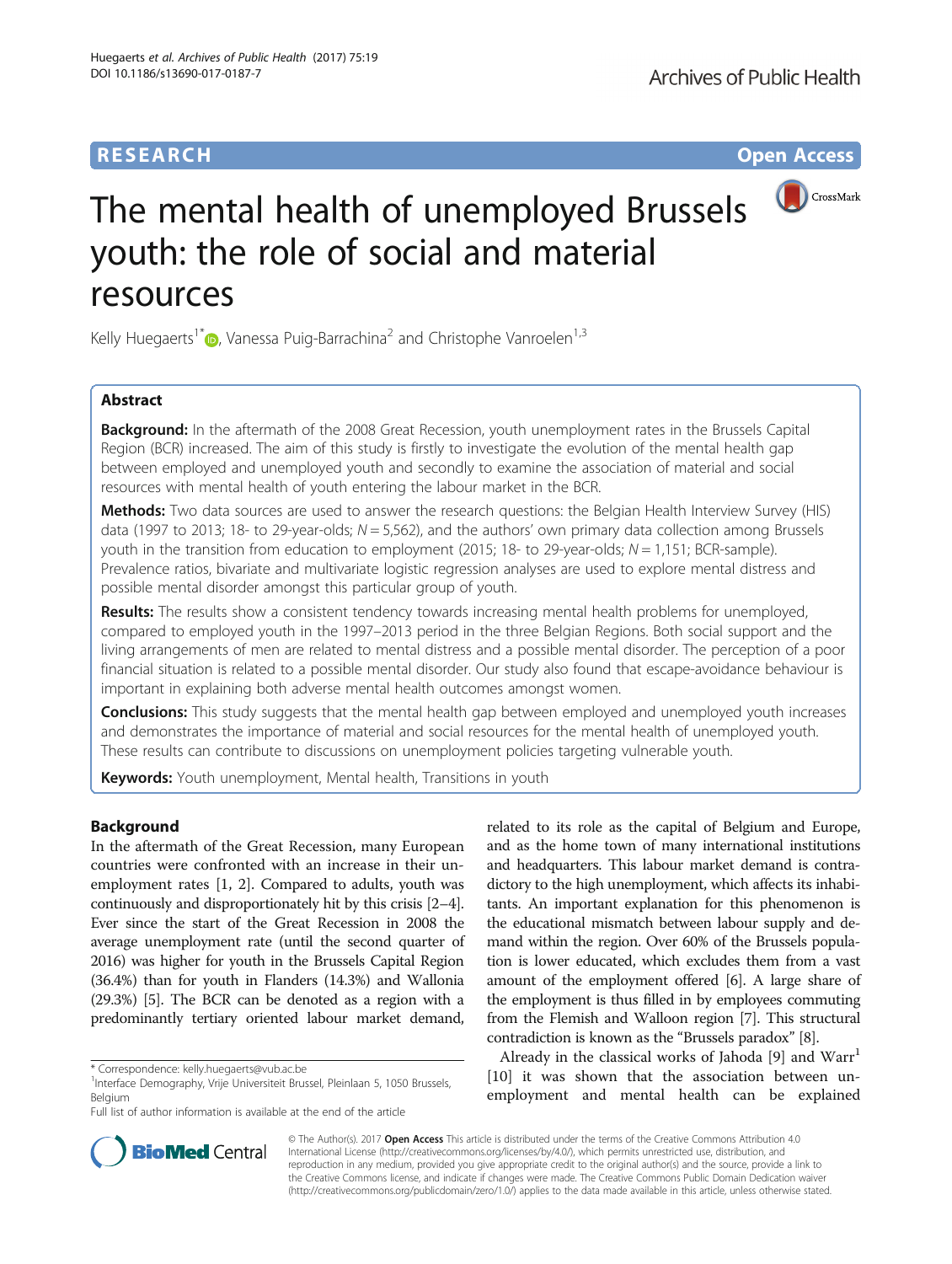through a wide range of material and immaterial factors, encompassing both selection and causation mechanisms [[11](#page-9-0)–[18](#page-9-0)]. Parallel with the transition from education to employment, youth are confronted with several other important life changes (e.g., moving out of the parental house; first marriage or (pre-marital) break-up; having a child) that interact with entering the labour market [\[19](#page-9-0)]. In that context, unemployment experiences may be particularly detrimental for mental health, while at the same time mental health is an important factor in achieving labour market success [[20](#page-9-0)].

Relations between (youth) unemployment and mental health are codetermined by important societal changes. The negative effects on mental health are more serious for unemployment occurring during an economic crisis [[18, 21](#page-9-0)–[24\]](#page-9-0). Some studies argue that structural unemployment positively affects feelings of stigmatization, shame [\[25](#page-9-0), [26](#page-9-0)] and stress [\[27](#page-9-0)]. Negative mental health effects can also be offset by welfare state protection and other policy measures [[22, 28](#page-9-0)–[30\]](#page-9-0). In that regard, it should be noted that in Belgium, the right to unemployment benefits became a lot stricter from 2012 onwards, with less generous and accessible unemployment benefits for youth [\[31](#page-9-0), [32\]](#page-9-0). Finally, since the 90ies also an evolution towards 'more active labour market policies' with an increasing focus on coaching, training and (subsidized) first work experiences has been seen [[32\]](#page-9-0). Each of these macro-social and policy changes might have affected the mental health levels of unemployed youth over time. Therefore, a first objective of this study is to investigate the evolution of the 'mental health gap' between employed and unemployed youth in Belgium, and in Brussels in particular.

Research on the mental health effects of unemployment has often pointed towards the mediating effects of 'contextual resources'. This concerns material resources in the first place: financial strain is found to be related to a higher risk of psychological distress and adverse wellbeing [\[33\]](#page-9-0). Reversely, experiencing a comfortable financial situation attenuates the mental health effects of unemployment [\[34\]](#page-9-0). Generous welfare state protection during unemployment can be seen as a very important source of 'health-protecting material security' [\[22, 28, 35](#page-9-0)]. However, also living arrangements are important: unemployed people living alone or with acquaintances have more adverse mental health outcomes compared to unemployed people living with a partner [\[36, 37](#page-9-0)]. Particularly for unemployed youth, living with one's parents was found to be a protection against material deprivation [[37\]](#page-9-0). The social resources are important as well. Low parental support increases the vulnerability for adverse mental health amongst the unemployed [[37,](#page-9-0) [38\]](#page-10-0), while high social support can reduce psychological distress [\[39\]](#page-10-0). A second objective of this study is to investigate the role of material

and social resources in relation to mental health in a sample of unemployed young people at the moment of transition from education to the labour market.

Both the prevalence and type of mental health problems are different in men and women [\[40](#page-10-0)] and the same goes for mental health outcomes and coping styles during unemployment [\[41](#page-10-0)]. It is generally assumed that the effect of unemployment on mental health is less strong in women, given the different positions and roles they occupy in society and the family [[42](#page-10-0)]. Moreover, while women tend to internalize social stressors (e.g., higher levels of psychological distress, higher rates of mood and anxiety disorders), men show externalising behaviour (e.g., use of medication, alcohol and drugs) [\[40](#page-10-0), [43\]](#page-10-0). Research showed that unemployment correlated with a higher alcohol consumption [[44\]](#page-10-0) and a higher frequency of substance use [\[44](#page-10-0), [45](#page-10-0)], especially amongst men [\[40](#page-10-0)]. Therefore, gender will be an important stratifying variable in our analyses.

Finally, the unemployment experience tends to vary with human capital [[16,](#page-9-0) [46](#page-10-0)]. Recent research on the matter showed that low education is related to higher rates of psychological distress and mental disorders [\[40, 47](#page-10-0)]. In part this is related to the fact that the probability of exiting unemployment is higher for those with postsecondary education [[48\]](#page-10-0) and that - reversely - earlyschool-leavers have a higher likelihood of becoming unemployed [\[49\]](#page-10-0).

In sum, this paper aims to explore the association between unemployment and mental health in Belgian youth, while paying particular attention to the BCR. This aim is translated into two sub-objectives. (1) To describe the evolution (1997–2013) of the difference in mental distress and possible mental disorder between unemployed and employed youth in the three Belgian Regions. This analysis is based on data from five waves of the Belgian Health Interview Survey (HIS). (2) To make an explanatory analysis of the determinants of mental health in a sample of unemployed Brussels youth entering the labour market. Hereby, specific attention will be paid to the effects of material and social resources. This analysis is based on a large sample of unemployed Brussels school leavers from 2015. Given the specificity of this sample, our results can provide more insight in the mechanisms linking unemployment to mental health in this specific transitional point in the life of youth.

## Methods

## Data and study population

For the first objective, data from a sub-sample of employed and unemployed youth (18- to 29-year-olds) in the five waves (1997, 2001, 2004, 2008, 2013) of the HIS were used (see Table [1](#page-2-0)). Further on, this sample will be referred to as the 'HIS-sample'.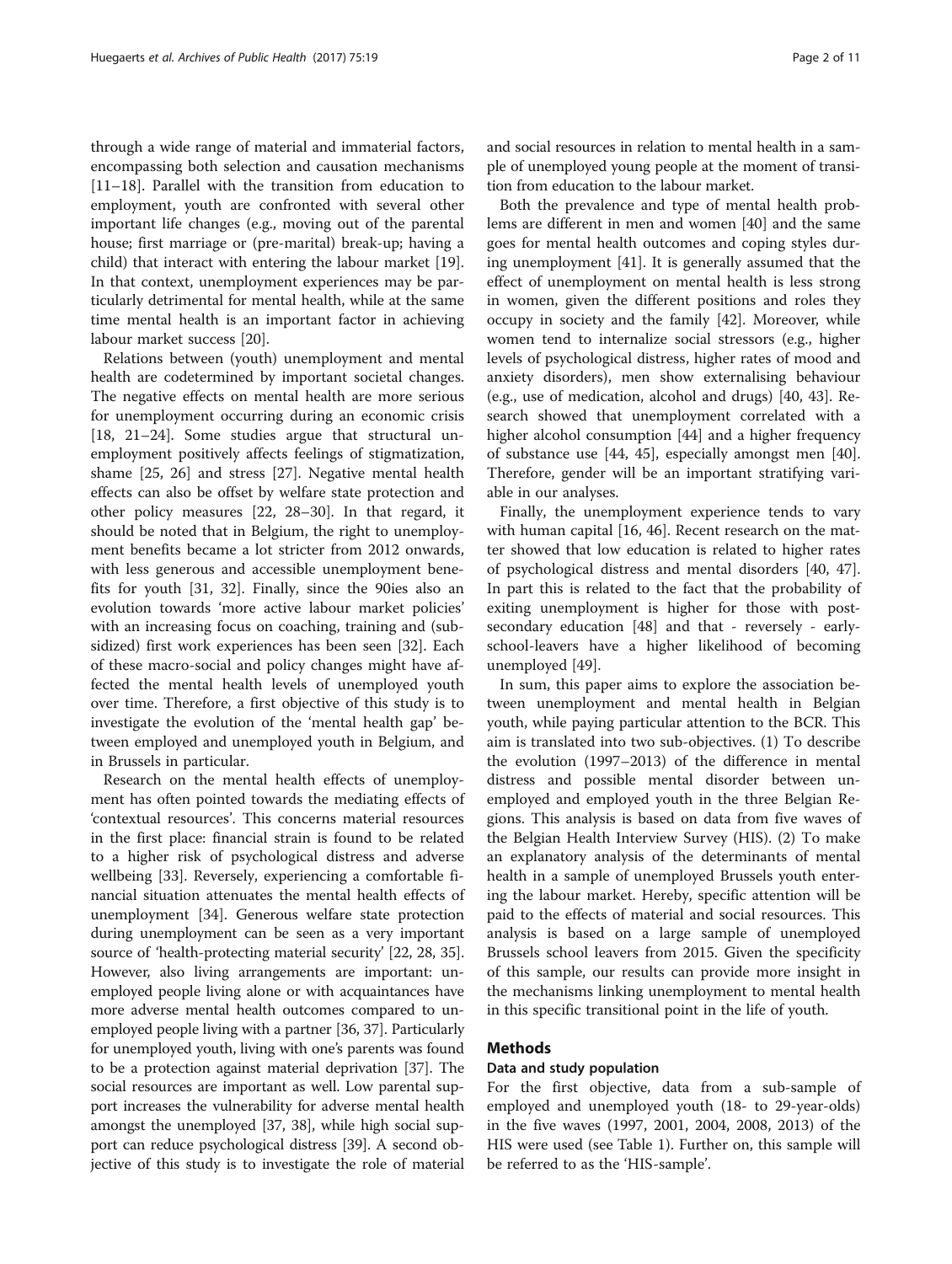| Flanders |            |          |            | Wallonia                |            |
|----------|------------|----------|------------|-------------------------|------------|
| Employed | Unemployed | Employed | Unemployed | Employed                | Unemployed |
| 370      | 58         | 204      | 66         | 288                     | 88         |
| 404      | 28         | 200      | 35         | 357                     | 73         |
| 373      | 34         | 214      | 61         | 315                     | 85         |
| 278      | 26         | 235      | 64         | 263                     | 84         |
| 208      | 21         | 208      | 63         | 279                     | 72         |
|          |            |          |            | Brussels Capital Region |            |

<span id="page-2-0"></span>Table 1 Frequency of employed and unemployed 18- to 29-year-olds in the different Belgian regions (HIS-sample)

For the second objective, information from a primary data collection conducted between August and December 2015 was used. A self-administered questionnaire was distributed at an information session for unemployed youth in Brussels (18- to 29-year-olds) entering the labour market. This informative session is organised by the Public Employment Service of the BCR, Actiris, and is a compulsory first step for all first-time enrolling youth in order to open the right to claim unemployment benefits after a waiting period of 12 months. In total, 36.77% of all eligible respondents - during the time frame of our data collection - participated in the study  $(N = 1,151)$ , see Table [2.](#page-3-0) We have no indications of strong sampling biases. It should also be noted that, even though enrolment is related to the right to unemployment benefits, some youth are reluctant to register with Actiris. These so-called NEET-youth are not captured in our sample. Further on, this sample will be referred to as the 'BCR-sample'.

#### Indicators

#### Independent variables

Employment status In the HIS-sample, the employed are defined by the questions: "Do you have a paid job at this moment?" and "What is your current nonemployment status?". The employed were defined as those respondents contesting affirmatively on the first question; the unemployed were defined as those answering "no" on the first question, and stating to be "unemployed" in the second question. In Table 1 the number of employed and unemployed 18- to 29-yearolds in the different Belgian regions is shown for each HIS-wave.

Social support In the BCR-sample, social support was conceptualised by means of the Duke-UNC Functional Social Support Questionnaire. This is an 8-item questionnaire (Cronbach's alpha = 0.897) on a 5-point Likert scale: (1) Much less than I would like; (2) Less than I would like; (3) Some, but would like more; (4) Almost as I would like and (5) As much as I would like". The original items were recoded into a sum scale distinguishing low (1 to 2), medium (3) and high (4 to 5) self-perceived social support (see Table [2](#page-3-0)).

Material resources consists of two variables in the BCRsample. Self-perceived financial situation was included as a single item with the following response categories: (1) comfortably; (2) modest and (3) poor. Living arrangements were represented by a single variable with four categories: (1) respondent lives with his/her parents; (2) respondent lives with his/her partner; (3) respondent lives alone or (4) respondent lives with friends or acquaintances (see Table [2](#page-3-0)).

Covariates included in the analysis of the BCR-sample are educational level (secondary and post-secondary education) and escape-avoidance behaviour (usage of medication, cannabis and alcohol in the last 30 days). Sex is included as a stratification variable in the analyses of the BCR-sample. Because of low numbers of observations, this was not possible in the HIS-data. All indicators are further described in Table [2.](#page-3-0)

An explorative analysis showed no significant effect of age, religion or educational level of the parents nor an interaction with educational level on both mental health outcomes, which is why these covariates were not included in the final model.

#### **Outcome**

Mental health was measured - in both samples - using the 12-item General Health Questionnaire (GHQ12) developed by Goldberg and Williams (Cronbach's alpha = 0.865) [[50\]](#page-10-0). The GHQ12 is considered to be a good indicator for adverse mental health outcomes [[51\]](#page-10-0). The 12 items with a four point Likert-scale were recoded as follows: response values 1–2 and 3–4 of each item were recoded into respectively '0' and '1' and subsequently summed into a scale ranging between 0 and 12. Based on this scale, two mental health outcomes were constructed using cut-off points 2+ and 4+, respectively representing "mental distress" and "a possible mental disorder" [\[52\]](#page-10-0).

#### Statistical methodology

To describe the HIS-data, the number of employed and unemployed youth are presented per region and per year (Table 1). To describe the BCR-data, the prevalence of mental distress and a possible mental disorder is presented, with corresponding Chi-squared statistics for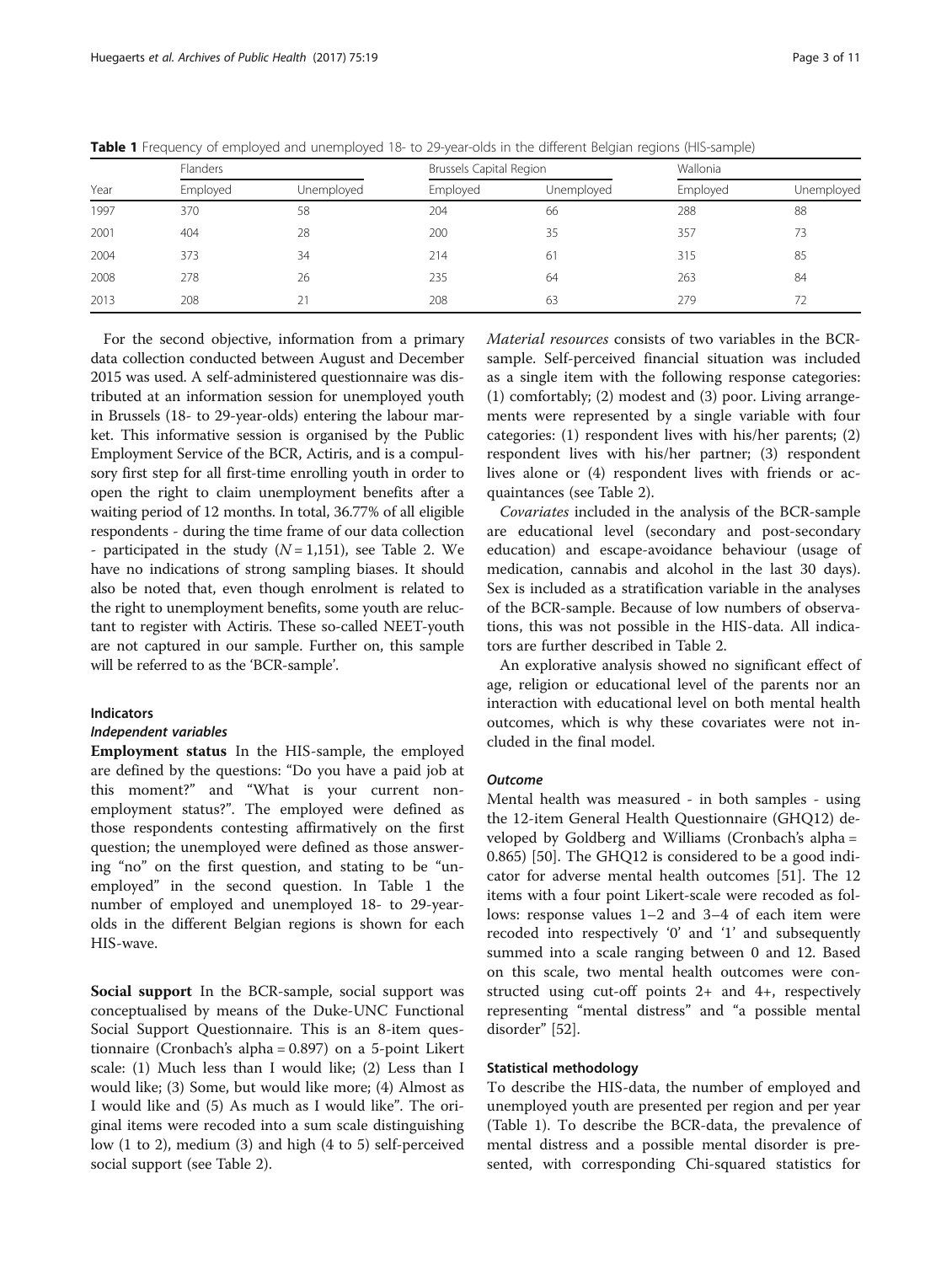|                                        | Men          |                     |                     | Women        |                     |                     |
|----------------------------------------|--------------|---------------------|---------------------|--------------|---------------------|---------------------|
| Variables                              | $\mathsf{N}$ | Mental distress (%) | Mental disorder (%) | $\mathsf{N}$ | Mental distress (%) | Mental disorder (%) |
| TOTAL BCR-SAMPLE                       | 501          | 52.30               | 32.30               | 605          | 68.60               | 47.80               |
| Social resources                       |              |                     |                     |              |                     |                     |
| Social support                         | 487          | $***$               | $***$               | 590          | $***$               | $***$               |
| Low social support                     | 43           | 58.10               | 39.50               | 28           | 85.70               | 71.40               |
| Medium social support                  | 61           | 77.00               | 57.40               | 77           | 84.40               | 67.50               |
| High social support                    | 383          | 48.80               | 28.20               | 485          | 65.80               | 43.90               |
| Material resources                     |              |                     |                     |              |                     |                     |
| Self-perceived financial situation     | 486          | $\ast$              | $\ast$              | 589          | $\ast$              | $***$               |
| Comfortable                            | 220          | 46.40               | 27.30               | 259          | 63.30               | 40.50               |
| Modest                                 | 229          | 56.30               | 34.50               | 286          | 72.40               | 52.40               |
| Poor                                   | 37           | 62.20               | 45.90               | 44           | 81.80               | 68.20               |
| Living arrangements (respondent lives) | 494          |                     |                     | 602          | $\ast$              |                     |
| with his/her parents                   | 371          | 49.60               | 29.60               | 401          | 65.10               | 44.90               |
| with his/her partner                   | 30           | 66.70               | 50.00               | 91           | 70.30               | 47.30               |
| alone                                  | 42           | 57.10               | 33.30               | 52           | 82.70               | 61.50               |
| with friends or acquaintances          | 51           | 56.90               | 39.20               | 58           | 75.90               | 55.20               |
| Educational attainment                 | 490          |                     |                     | 592          |                     |                     |
| Secondary education                    | 327          | 51.10               | 33.90               | 322          | 65.20               | 46.30               |
| Post-secondary education               | 163          | 53.40               | 28.20               | 270          | 72.60               | 49.30               |
| Escape-avoidance behaviour             |              |                     |                     |              |                     |                     |
| Used medication in the last 30 days?   | 477          | $\ast$              | $**$                | 598          | $***$               | $\ast$              |
| <b>No</b>                              | 353          | 49.60               | 29.50               | 330          | 63.90               | 43.60               |
| Yes                                    | 124          | 62.10               | 42.70               | 268          | 74.30               | 53.40               |
| Used alcohol in the last 30 days?      | 473          |                     |                     | 594          | $***$               | $***$               |
| No                                     | 194          | 49.50               | 33.50               | 320          | 62.20               | 42.80               |
| Yes                                    | 279          | 55.90               | 33.00               | 274          | 75.50               | 53.60               |
| Used cannabis in the last 30 days?     | 467          | $\ast$              |                     | 587          | $***$               | $\ast$              |
| No                                     | 360          | 49.20               | 29.70               | 526          | 66.20               | 46.20               |
| Yes                                    | 107          | 62.60               | 39.30               | 61           | 88.50               | 62.30               |

<span id="page-3-0"></span>Table 2 Frequency of the different categories of the independent variables and prevalence of mental distress and disorder within these categories (BCR-sample)

Chi<sup>2</sup> test of significance: \*\*\*  $p \le 0.000$ ; \*\*  $p \le 0.01$ ; \*  $p \le 0.05$ 

significance testing (Table 2). To compare the prevalence of adverse mental health outcomes (objective 1) for unemployed versus employed youth over time and region, prevalence ratios (PR's) with 95% confidence intervals (CI's) are given (Table [3](#page-4-0)).

In order to investigate the role of social and material resources (objective 2), binary logistic regression models stratified by gender - were fitted. Crude Odds Ratios (ORr) and 95% CI's are presented for each covariate (model 1). Next, a multivariate logistic model was estimated, simultaneously including the social and material resources variables (model 2). A final multivariate logistic model (model 3) adds a number of relevant covariates to model 2, namely educational level and escape-avoidance

behaviour. The multivariate models are presented in terms of Adjusted Odds Ratios (ORa) and 95% CI's. Models were evaluated based on the Hosmer and Lemeshow's Goodness of fit statistics and considered satisfactory. The data was entered, sorted, cleaned and analysed using SPSS version 23.

## Ethical considerations

Ethical approval for the BCR-study was received from the Vrije Universiteit Brussel Medical ethics board (2015/229; B.U.N. 143201525066). Participants were fully informed about the study by a researcher and the informed consent form they signed prior to their participation.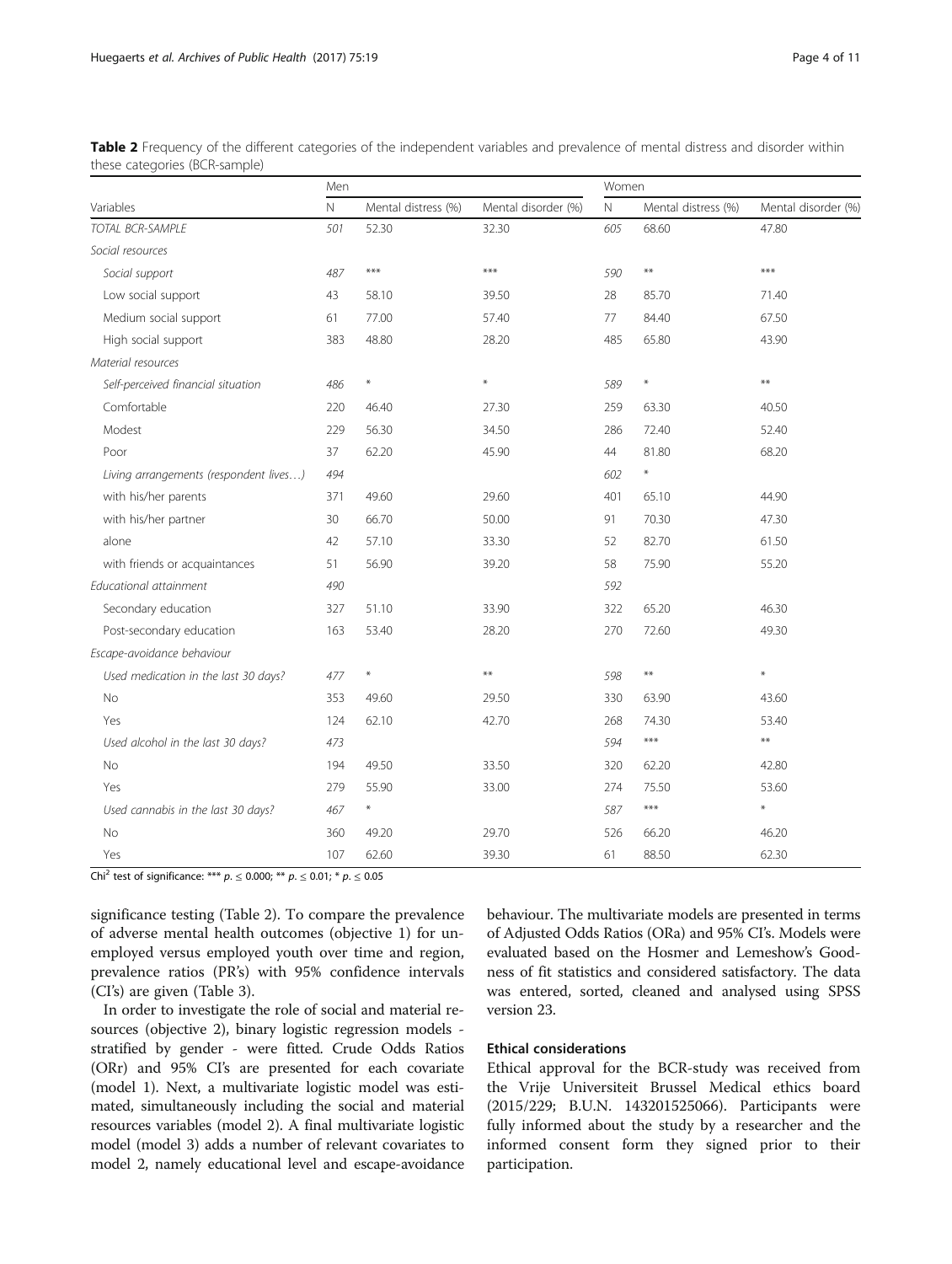|                |                 |                                        |                         | Unemployed/ Employed |              |       |                       |       | Unemployed/ Employed                                                                                                                |
|----------------|-----------------|----------------------------------------|-------------------------|----------------------|--------------|-------|-----------------------|-------|-------------------------------------------------------------------------------------------------------------------------------------|
|                |                 |                                        |                         |                      |              |       |                       |       |                                                                                                                                     |
| N              | %               | $\mathcal N$                           | %                       | PR(G)                | $\mathcal N$ | %     | $\mathcal N$          | %     | PR(G)                                                                                                                               |
| 31             | 50.00           | 69                                     | 36.13                   | $1.38(1.01 - 1.89)$  | 85           | 42.08 | 253                   | 30.12 | $1.40(1.15 - 1.69)$                                                                                                                 |
| 9              | 33.33           | 56                                     | 31.46                   | $1.06(0.60 - 1.88)$  | 42           | 34.71 | 258                   | 28.70 | $1.21(0.93 - 1.58)$                                                                                                                 |
| 22             | 44.00           | 49                                     | 29.70                   | 1.48 (1.00-2.19)     | 67           | 43.51 | 207                   | 26.20 | $1.66(1.34 - 2.06)$                                                                                                                 |
| 18             | 40.91           | 56                                     | 32.18                   | $1.27(0.84 - 1.80)$  | 63           | 43.45 | 172                   | 26.96 | 1.61 (1.29-2.02)                                                                                                                    |
| 8              | 57.14           | 36                                     | 30.00                   | $1.90(1.12 - 3.23)$  | 38           | 46.91 | 127                   | 27.97 | $1.68(1.27 - 2.21)$                                                                                                                 |
|                |                 |                                        |                         |                      |              |       |                       |       |                                                                                                                                     |
| $\mathcal N$   | %               | $\mathcal N$                           | %                       | PR(CI)               | $\mathcal N$ | %     | $\mathcal N$          | %     | PR(CI)                                                                                                                              |
| 18             | 29.03           | 32                                     | 16.75                   | 1.73 (1.05-2.86)     | 50           | 24.75 | 121                   | 14.40 | $1.72(1.28 - 2.30)$                                                                                                                 |
| $\overline{7}$ | 25.93           | 29                                     | 16.29                   | 1.59 (0.78-3.27)     | 29           | 23.97 | 126                   | 14.02 | $1.71(1.20 - 2.44)$                                                                                                                 |
| 11             | 22.00           | 27                                     | 16.36                   | $1.34(0.72 - 2.51)$  | 33           | 21.43 | 100                   | 12.66 | $1.69(1.19 - 2.41)$                                                                                                                 |
|                | Mental distress | Unemployed<br>Possible mental disorder | Brussels Capital Region | Employed             |              |       | Belgium<br>Unemployed |       | possible mental disorder in unemployed compared to employed youth in Belgium and the BCR from 1997 to 2013 (HIS-sample)<br>Employed |

2008 11 25.00 31 17.82 1.40 (0.77–2.56) 43 29.66 77 12.07 2.46 (1.77–3.41) 2013 5 35.71 14 11.67 3.06 (1.30–7.22) 22 27.16 54 11.89 2.28 (1.48–3.53)

<span id="page-4-0"></span>Table 3 Frequencies (N), prevalence (%) and prevalence rates (PR) and 95% confidence intervals (CI) of mental distress and a possible mental disorder in unemployed compared to employed youth in Belgium and the BCR from 1997 to 2013 (HIS-sample)

PR (CI) in bold equals significant according to the  $p < 0.05$  threshold

## Results

## Evolution of the mental health gap between unemployed and employed youth in Belgium

In Table 3, the prevalence ratios of mental distress and a possible mental disorder are presented for unemployed compared to employed youth in the different HIS-waves between 1997 and 2013. We found a consistent tendency towards higher PR's for unemployed versus employed youth. For Belgium as a whole, most of these prevalence ratios show significantly higher mental distress and possible mental disorder among the unemployed. Similar observations are made for the separate regions, but due to low sample sizes the PR's often remain insignificant (see Additional file [1](#page-8-0) for Flanders and Wallonia). Moreover, the analyses reported in Table 3 present a pattern towards rising PR's over the 1997–2013 period. However, a Cochrane's Q test did not indicate that the prevalence rates of mental distress or possible mental disorder of unemployed versus employed were significantly different between the years (results not shown). Looking at the absolute prevalence it becomes clear that changing prevalence rates over years are due both to decreases in mental distress and disorder among employed youth and increases among unemployed youth.

## Relation between social and material resources and adverse mental health outcomes

In this section, we use the BCR-sample of unemployed youth in Brussels who just entered the labour market to explain part of the variation in mental health problems,

by focussing on the explanatory role of social and material resources in particular.

In Table [2,](#page-3-0) descriptive analyses derived from the BCRsample are reported. The overall prevalence of mental distress (61.3%) and possible mental disorder (40.9%) is high. The prevalence for both outcomes is higher in women then in men. Moreover, both in men and women, the prevalence of mental distress and mental disorder significantly differs according to social support, self-perceived financial situation and the use of medication in the last 30 days. The other covariates and control variables do not show a clear pattern in relation to the outcomes, with the magnitude of the association often varying alongside gender lines (see Table [2\)](#page-3-0). Finally, there is no significant association between the mental health outcomes and educational attainment.

## Mental distress

In the bivariate logistic regression analysis (Table [4](#page-5-0), model 1), we see that male and female unemployed youth with medium social support have higher odds of mental distress compared to respondents with high social support. The same pattern holds for women with low social support, but not for men. Both men and women in a modest financial situation have higher odds compared to respondents who reported a comfortable financial situation. For women, the odds are also higher (ORr: 2.61) when indicating a poor financial situation. Women who live alone have significantly higher odds compared to women living with their parents (ORr: 2.56). The relationship with educational attainment is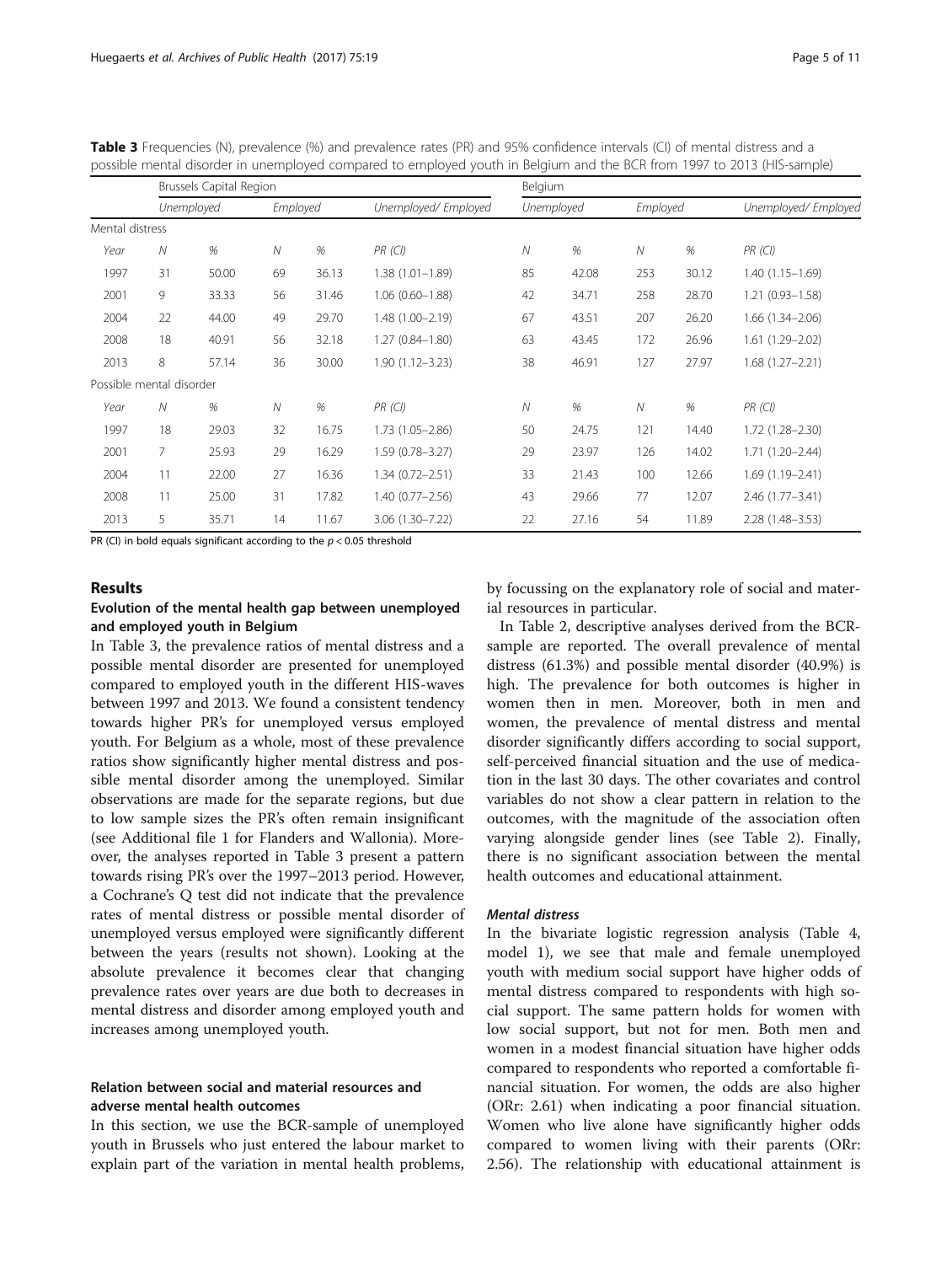<span id="page-5-0"></span>

| $\frac{1}{2}$<br>c + c + c<br>$\sim$<br>$\frac{1}{2}$<br>í<br>able 4 Associations of social and material res | ζ<br>$\overline{2}$<br>.<br>הי<br>-<br>2<br>2<br>ミソコンコンコンコン<br>th outcomes, before and after controlling for potential confounders. BCR-s |
|--------------------------------------------------------------------------------------------------------------|-------------------------------------------------------------------------------------------------------------------------------------------|
| J<br>Ū<br>ί,<br>who contidence in<br>j<br>ミリフミミ<br>) ) ) ) ) ) ) )                                           |                                                                                                                                           |
| CTracc<br>נ<br>נ<br>lental<br>í<br>į                                                                         | j                                                                                                                                         |

|                                     | Mental distress          |                              |                                  |                         |                         |                         | Possible mental disorder          |                           |                           |                                                       |                             |                         |
|-------------------------------------|--------------------------|------------------------------|----------------------------------|-------------------------|-------------------------|-------------------------|-----------------------------------|---------------------------|---------------------------|-------------------------------------------------------|-----------------------------|-------------------------|
|                                     | Men                      |                              |                                  | Women                   |                         |                         | Men                               |                           |                           | Women                                                 |                             |                         |
|                                     | Model                    | Model 2                      | Model 3                          | Model 1                 | Model 2                 | Model 3                 | Model                             | Model 2                   | S<br>Model:               | Model 1                                               | Model 2                     | Model 3                 |
|                                     | ORr(CI)                  | ORa (CI)                     | ORa (CI)                         | ORr(CI)                 | ORa (CI)                | ORa <sub>(CI)</sub>     | ORT (CI)                          | ORa (CI)                  | ORa (CI)                  | ORr(CI)                                               | ORa (CI)                    | ORa (CI)                |
| Social support                      |                          |                              |                                  |                         |                         |                         |                                   |                           |                           |                                                       |                             |                         |
| Social resources                    |                          |                              |                                  |                         |                         |                         |                                   |                           |                           |                                                       |                             |                         |
| High social support<br>(ref.)       |                          |                              |                                  |                         |                         |                         |                                   |                           |                           |                                                       |                             |                         |
| Medium social support 3.52          | $(1.88 - 6.60)$<br>$***$ | $(2.16 - 8.03)$<br>4.17      | $(2.28 - 10.06)$<br>4.78<br>$**$ | $(1.48 - 5.37)$<br>282  | $(1.25 - 4.63)$<br>2.41 | $(1.54 - 6.21)$<br>3.09 | $(1.97 - 5.97)$<br>3.43           | $(2.34 - 7.47)$<br>4.18   | $(2.28 - 8.20)$<br>433    | $2.66$<br>(1.60-4.42)<br>***                          | $2.24$<br>(1.33–3.78)<br>** | $(1.46 - 4.39)$<br>2.54 |
| Low social support                  | $(0.77 - 2.76)$<br>146   | $(0.79 - 3.08)$<br>1.56      | $-3.34$<br>1.59<br>(0.76         | $(1.07 - 9.15)$<br>3.12 | $(0.85 - 7.69)$<br>2.55 | $(0.86 - 8.19)$<br>2.65 | $(0.87 - 3.19)$<br>1.67           | $(0.94 - 3.72)$<br>1.87   | $(0.94 - 4.22)$<br>2.00   | $(1.38 - 7.39)$<br>3.19                               | $(1.04 - 5.95)$<br>2.49     | $(1.42 - 9.97)$<br>3.76 |
| Material support                    |                          |                              |                                  |                         |                         |                         |                                   |                           |                           |                                                       |                             |                         |
| Self-perceived financial situation  |                          |                              |                                  |                         |                         |                         |                                   |                           |                           |                                                       |                             |                         |
| Comfortable (ref.)                  |                          |                              |                                  |                         |                         |                         |                                   |                           |                           |                                                       |                             |                         |
| Modest                              | $(1.03 - 2.17)$ *<br>149 | $(0.92 - 2.01)$<br>1.36      | $-2.12$<br>1.39<br>$(0.91 -$     | $(1.06 - 2.18)$<br>1.52 | $(0.89 - 1.89)$<br>1.30 | $(0.91 - 2.05)$<br>1.37 | $(0.94 - 2.10)$<br>$\frac{40}{5}$ | $(0.88 - 2.05)$<br>1.34   | $(0.84 - 2.11)$<br>1.33   | $(1.15 - 2.27)$<br>1.62                               | $(0.97 - 1.98)$<br>139      | $(1.04 - 2.22)$<br>1.52 |
| Poor                                | $(0.93 - 3.89)$<br>061   | $\frac{1.76}{(0.82 - 3.76)}$ | $-3.90$<br>$\frac{1.77}{0.80}$   | $(1.16 - 5.84)$<br>2.61 | $(0.70 - 4.29)$<br>1.73 | $(0.87 - 6.43)$<br>2.37 | $(1.11 - 4.62)$<br>**<br>2.27     | $(1.18 - 5.49)$ *<br>2.54 | $(1.04 - 5.25)$<br>234    | $(1.59 - 6.21)$<br>3.14<br>$\ddot{\ddot{\phantom{}}}$ | $(0.95 - 4.37)$<br>2.04     | $(1.17 - 6.27)$<br>2.71 |
| Family situation (respondent lives) |                          |                              |                                  |                         |                         |                         |                                   |                           |                           |                                                       |                             |                         |
| with his/her parents<br>(ref.)      |                          |                              |                                  |                         |                         |                         |                                   |                           |                           |                                                       |                             |                         |
| with his/her partner                | $(0.93 - 4.46)$<br>2.03  | $(1.04 - 5.15)$ *<br>232     | 5.82)<br>2.45<br>$(1.03 -$       | $(0.78 - 2.09)$<br>127  | $(0.73 - 2.07)$<br>1.23 | $(0.61 - 1.81)$<br>1.05 | $\ast$<br>$(1.12 - 5.02)$<br>2.37 | $(1.36 - 6.37)$<br>2.95   | $(1.75 - 9.57)$<br>4.10   | $(0.70 - 1.74)$<br>1.10                               | $(0.67 - 1.74)$<br>1.08     | $(0.56 - 1.55)$<br>0.93 |
| alone                               | $(0.71 - 2.58)$<br>1.36  | $(0.58 - 2.32)$<br>1.16      | $-2.81$<br>131<br>(0.62)         | $(1.21 - 5.41)$<br>2.56 | $(0.81 - 4.20)$<br>1.84 | $(0.65 - 3.91)$<br>1.60 | (0.60.2.34)<br>1.19               | $(0.42 - 1.87)$<br>0.89   | $(0.43 - 2.13)$<br>0.95   | $(1.09 - 3.55)$ *<br>1.96                             | $(0.76 - 2.90)$<br>1.48     | $(0.65 - 2.76)$<br>1.34 |
| with friends or<br>acquaintances    | $(0.74 - 2.42)$<br>1.34  | $1.36$<br>(0.74-2.51)        | $(0.66 - 2.68)$<br>1.33          | $(0.89 - 3.18)$<br>1.69 | $(0.80 - 2.91)$<br>1.52 | $(0.41 - 1.73)$<br>0.84 | $1.53$<br>$(0.84 - 2.80)$         | $(0.82 - 2.95)$<br>1.55   | $(1.01 - 4.52)$ *<br>2.13 | $1.51$<br>(0.87-2.63)                                 | $1.38$<br>(0.78–2.44)       | $(0.53 - 1.91)$<br>1.00 |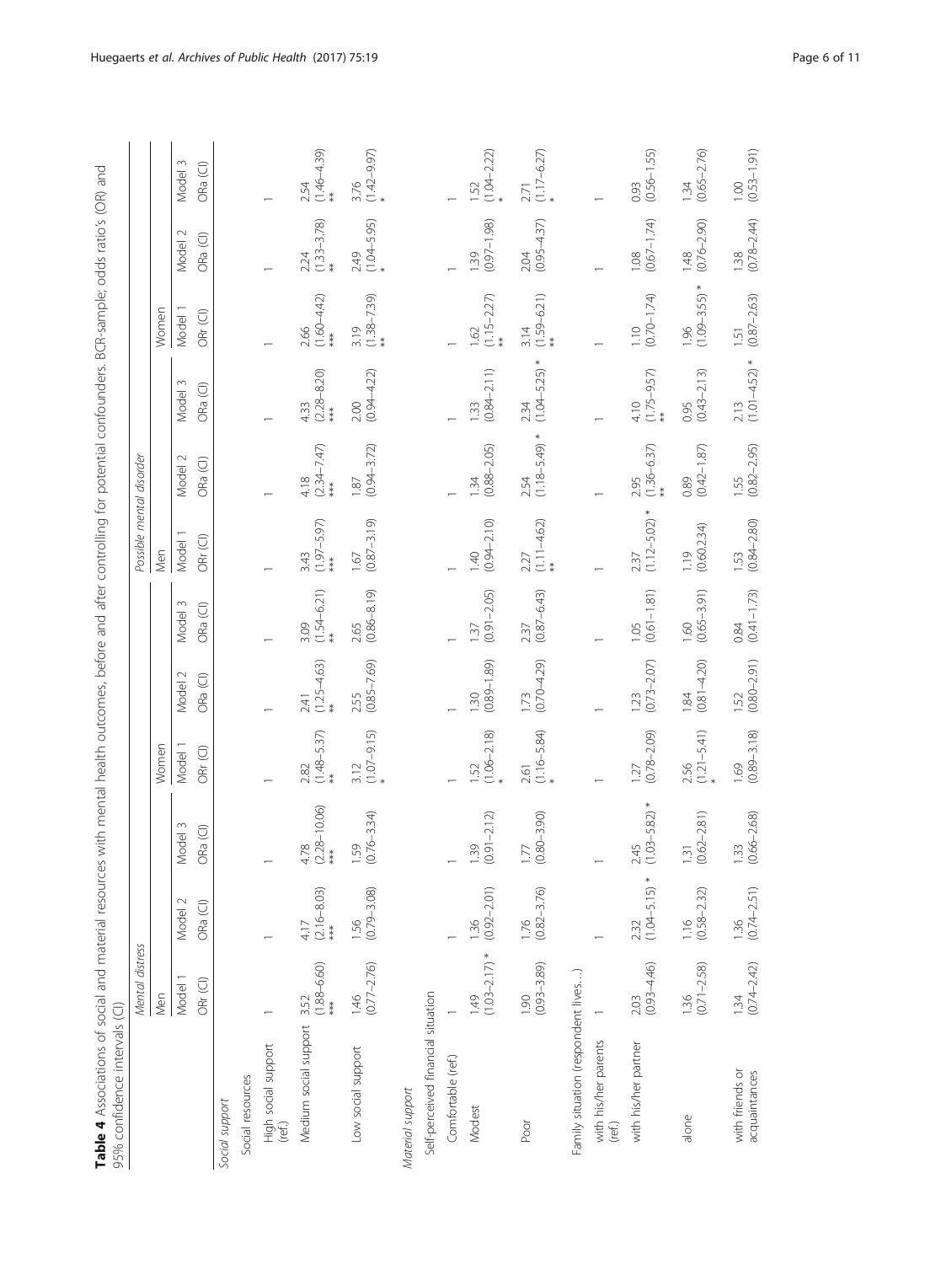| 2<br><b>SSS -</b><br>5<br>res with mental health outcomes betore and atter controlling tor potential confidence RCR sample, odde rotio's (OR).<br>i Min 2002 - 2012 - 2013<br>j |                                                                       |
|---------------------------------------------------------------------------------------------------------------------------------------------------------------------------------|-----------------------------------------------------------------------|
| j<br>ミリリンク<br>ころ ひころ リンジン・ソン・ソン                                                                                                                                                 |                                                                       |
| j<br>;<br>)<br>;<br>)<br>)<br> <br> <br>)<br>)<br>)<br>Ś<br>$\frac{1}{4}$<br>j                                                                                                  |                                                                       |
| l<br>Ì<br>١<br>j<br>j<br>١<br>i<br>١<br>ļ<br>I<br>i<br>I<br>i                                                                                                                   | Ś<br>J<br>١<br>١<br>J<br>֠<br>ļ<br>ごこ リソニソフニ<br>ļ<br>I<br>)<br>J<br>l |

| 95% confidence intervals (CI) (Continued) | Table 4 Associations of social and material resources |                           |                                  |                                  | with mental health outcomes, before and after controlling for potential confounders. BCR-sample; odds ratio's (OR) and |                         |                                      |                                    |
|-------------------------------------------|-------------------------------------------------------|---------------------------|----------------------------------|----------------------------------|------------------------------------------------------------------------------------------------------------------------|-------------------------|--------------------------------------|------------------------------------|
| Obtained educational level                |                                                       |                           |                                  |                                  |                                                                                                                        |                         |                                      |                                    |
| Secondary education<br>(ref.)             |                                                       |                           |                                  |                                  |                                                                                                                        |                         |                                      |                                    |
| Post-secondary<br>education               | $(0.75 - 1.60)$<br>$\frac{1}{1}$                      | $(0.60 - 1.51)$<br>0.95   | $(0.99 - 2.01)$<br>$\frac{4}{1}$ | $(1.02 - 2.37)$<br>1.56          | $(0.51 - 12.15)$<br>0.77                                                                                               | $(0.38 - 1.10)$<br>0.65 | $(0.82 - 1.56)$<br>$\frac{13}{2}$    | $(0.81 - 1.76)$<br>$\frac{10}{11}$ |
| Escape-avoidance behaviour                |                                                       |                           |                                  |                                  |                                                                                                                        |                         |                                      |                                    |
| Used medication in the last 30 days?      |                                                       |                           |                                  |                                  |                                                                                                                        |                         |                                      |                                    |
| No (ref.)                                 |                                                       |                           |                                  |                                  |                                                                                                                        |                         |                                      |                                    |
| Yes                                       | $(1.10 - 2.53)$ *<br>1.67                             | $1,44$<br>(0.91-2.27)     | 1.63<br>(1.14–2.32)<br>**        | $(1.09 - 2.36)$<br>1.60          | $\frac{1.79}{(1.17-2.73)}$                                                                                             | $(0.96 - 2.48)$<br>1.54 | $(1.07 - 2.04)$ *<br>1.48            | $(1.07 - 2.17)$<br>1.52            |
| Used alcohol in the last 30 days?         |                                                       |                           |                                  |                                  |                                                                                                                        |                         |                                      |                                    |
| No (ref.)                                 |                                                       |                           |                                  |                                  |                                                                                                                        |                         |                                      |                                    |
| Yes                                       | $(0.90 - 1.87)$<br>1.30                               | $(0.76 - 1.89)$<br>1.20   | $(1.32 - 2.68)$<br>188           | $(0.93 - 2.23)$<br>$\frac{4}{4}$ | $(0.66 - 1.44)$<br>0.98                                                                                                | $(0.51 - 1.41)$<br>0.85 | $(1.12 - 2.14)$<br>1.55              | $(1.00 - 2.27)$<br>1.51            |
| Used cannabis in the last 30 days?        |                                                       |                           |                                  |                                  |                                                                                                                        |                         |                                      |                                    |
| No (ref.)                                 |                                                       |                           |                                  |                                  |                                                                                                                        |                         |                                      |                                    |
| Yes                                       | $(1.11 - 2.70)$ *<br>1.73                             | $1.50$<br>$(0.90 - 2.48)$ | 3.95<br>(1.76–8.85)<br>**        | $(1.07 - 6.25)$<br>2.59          | $(0.98 - 2.39)$<br>1.53                                                                                                | $(0.95 - 2.75)$<br>1.62 | $(1.12 - 3.32)$ *<br>$\overline{61}$ | $(0.64 - 2.31)$<br>$\overline{21}$ |
|                                           |                                                       |                           |                                  |                                  |                                                                                                                        |                         |                                      |                                    |

\*\*\*  $p \le 0.000$ ; \*\*  $p \le 0.01$ ; \*  $p \le 0.05$  $*$  p.  $\leq$  0.000;  $*$  p.  $\leq$  0.01;  $*$  p.  $\leq$  0.05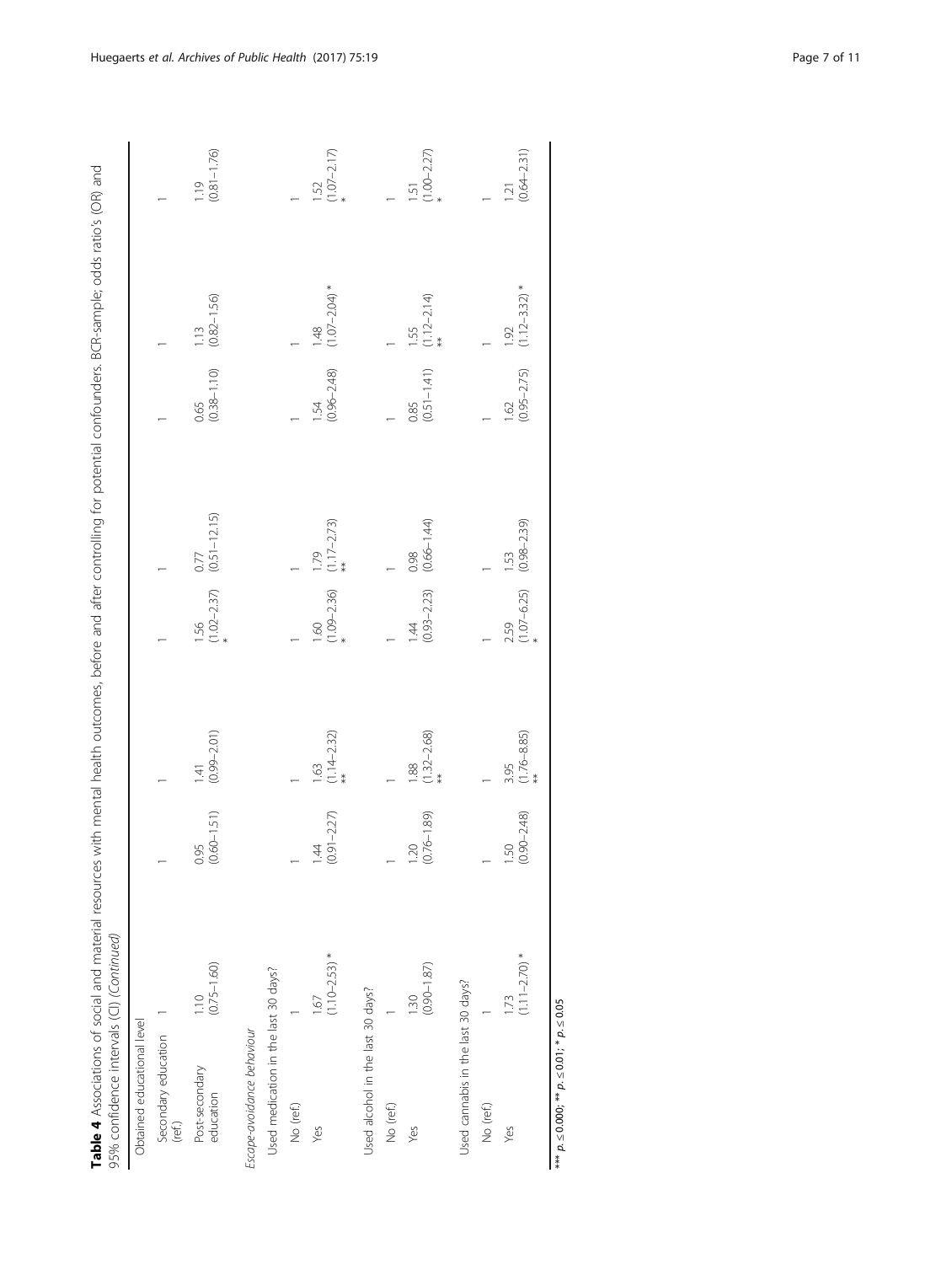only borderline significant for women, showing slightly higher odds for the post-secondary educated. For both men and women, the odds in case of using medication and cannabis in the last 30 days are significantly higher compared to non-users. For the use of alcohol this is only important for women (ORr: 1.88). In the multivariate models (2 and 3), social support remains the most important explanatory factor. Material resources loses its significance, except for men who live with their partner (ORa: 2.45). The higher odds for mental distress among post-secondary educated women is significant in this model (ORa: 1.56). The use of medication and drugs amongst women is associated with higher odds of mental distress.

## A possible mental disorder

The bivariate logistic regressions (Table [4,](#page-5-0) model 1) show that for both men and women the odds of a possible mental disorder are higher when having medium social support compared to high social support. Additionally, having low social support showed higher odds (ORr: 3.19) amongst women. For both men and women, the odds are higher when living in a financially poor situation compared to living in a comfortable financial situation. The same relation can be found amongst women in households with a modest financial situation. Male respondents who live with their partner, have significantly higher odds (ORr: 2.37) to report a possible mental disorder. For women, we found a significant association (ORr: 1.96) for respondents living alone. The use of medication also resulted in significantly higher odds amongst both men and women. The use of alcohol and drugs appears to be only significant amongst women (ORr: 1.55 and 1.92).

In the  $2<sup>nd</sup>$  and  $3<sup>rd</sup>$  model, the contribution of medium social support remains important for men and women, while low social support only shows significantly higher odds for women (ORa: 2.49 and 3.76). A poor financial situation remains relevant among men (ORa: 2.54 and 2.34). For women, the financial situation is only relevant in the third model (ORa modest: 1.52; ORa poor: 2.71). The living arrangements are no longer significant for women. For men living with friends or acquaintances (ORa: 2.13) and living with a partner (ORa: 4.10) is significant in explaining a possible mental disorder for men. Women's escape avoidance behaviour remains significant except for the use of cannabis. For men, there is no significant effect of escape avoidance behaviour on mental distress.

## Discussion and limitations

This paper investigates the association of social and material resources with mental health amongst unemployed youth in their transition from education to employment. In the BCR-sample, we found a high prevalence of mental distress and a possible mental disorder. Compared with the prevalence found for both mental health outcomes in unemployed youth from the 2013 HIS-sample (see Table [3](#page-4-0)), the prevalence for poor mental health in the BCR-sample is very high. A potential explanation is the association between the duration of the unemployment spell and mental health, which follows a U-shaped pattern (a large initial impact, decreasing over time, but growing again with the duration of the unemployment spell) [[10](#page-9-0), [18](#page-9-0), [53](#page-10-0)]. The youth in our sample have just entered the labour market and could be expected to experience a large initial impact. The HIS-sample, in contrast, can be assumed to be more heterogeneous with regard to the unemployment duration, since it is a mere random sample.

In line with existing literature, adverse mental health outcomes are systematically higher for unemployed compared to employed youth (objective 1). Moreover, our results suggest that the mental health gap between employed and unemployed youth increases over time. This is merely an indicative pattern, since a Cochrane's Q test did not indicate that the prevalence rates of mental distress or possible mental disorder of unemployed versus employed were significantly different between the years. However, in some instances the absolute differences are huge: e.g., in 2001 the unemployed had a 6.01% higher prevalence of mental distress compared to the employed; in 2013 the same difference was 18.94% (data for Belgium). This makes us believe that the lack of a significant trend is mainly an artefact of low N -and that it is indeed appropriate to consider the fact that their might be an increasing mental health gap, both caused by improved mental health among the employed and deteriorated mental health among the unemployed. A first possible explanation for this evolution is related to the restrictive evolution of the welfare state protection from the 90ies onwards. We know that welfare state protection during unemployment can form a 'health-protecting material security' [\[22](#page-9-0), [28](#page-9-0)–[30](#page-9-0), [35\]](#page-9-0). A second explanation, for the two most recent waves, could be the negative effects of the economic crisis on mental health during unemployment [\[18](#page-9-0), [21](#page-9-0)–[24\]](#page-9-0).

Our study identified the importance of social and material resources in association with mental distress and a possible mental disorder (objective 2). The results show that social support can be considered a consistent protective factor for both adverse mental health outcomes among men and women. This corresponds with previous findings about the protective role of social support in the case of mental health [[37](#page-9-0)–[39](#page-10-0), [54\]](#page-10-0). We also found that, for both men and women, a poor financial situation was related to a higher likelihood of a possible mental disorder. This finding is supported by the literature,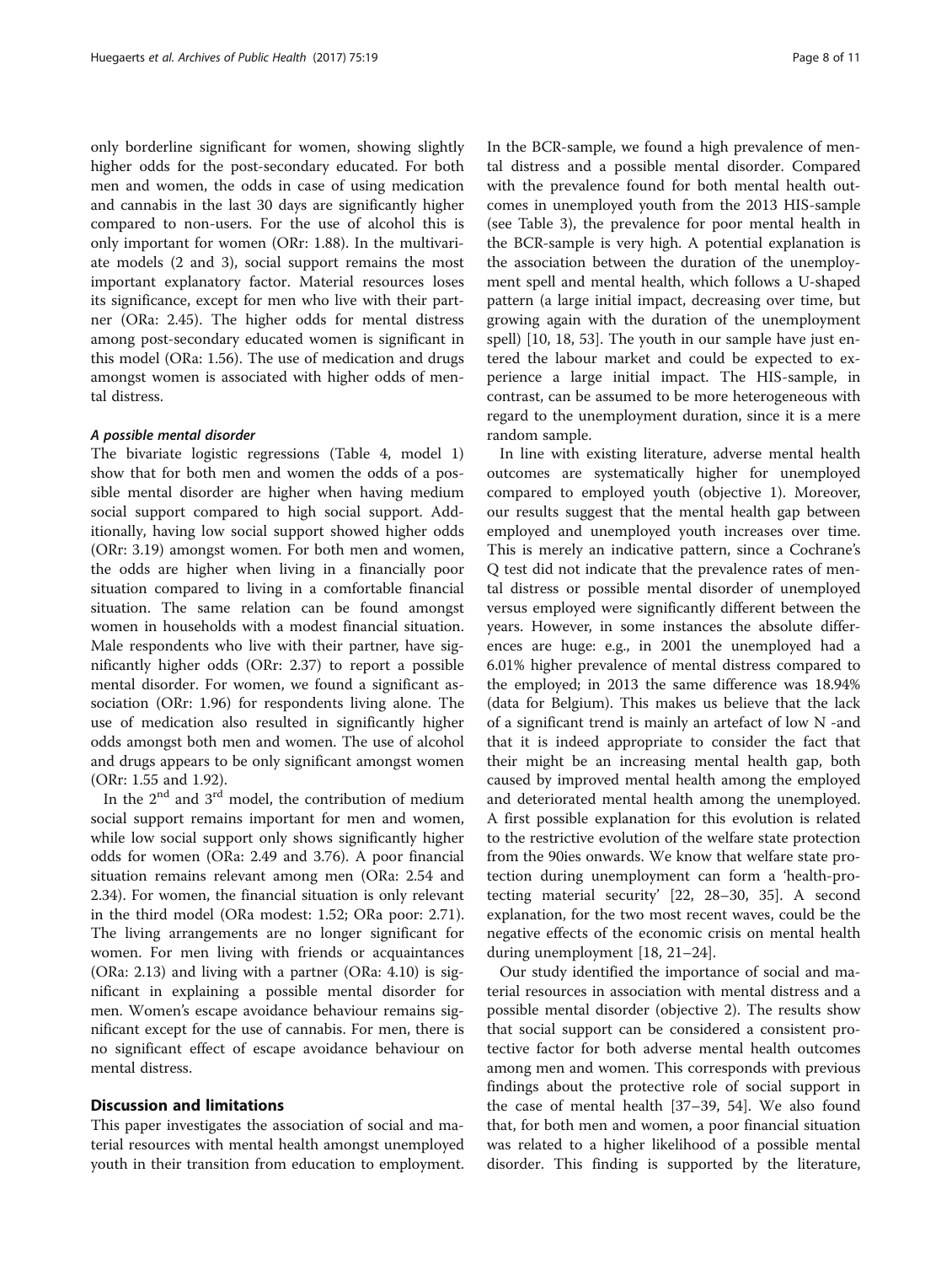<span id="page-8-0"></span>which found positive associations between mental health and a comfortable financial situation in youth [\[33](#page-9-0), [34,](#page-9-0) [54](#page-10-0)]. We also found that living with a partner is consistently related to both adverse mental health outcomes for men, which is consistent with the literature as well [[36](#page-9-0)]. Men in the BCR-sample who lived with a partner were on average 24 years old. A possible explanation for the association could be the presence of the male breadwinner perspective amongst this group.

Previous literature showed that escape-avoidance be-haviour is more common amongst men [\[40](#page-10-0), [44, 45](#page-10-0)]. Contrary to this, our results show that escape-avoidance behaviour is only significant in explaining mental health amongst women. Even though escape-avoidance behaviour is believed to be a predominantly male phenomenon, research found that the use of medication is more likely among women [\[55](#page-10-0)] and suggest that the "sex gap" for alcohol and drug use has been narrowing over time [[55](#page-10-0)–[57](#page-10-0)]. Other literature suggests that men show escape-avoidance behaviour to increase positive feelings, whereas women will do this to decrease negative feelings [\[58\]](#page-10-0).

This study has a number of limitations. Within this research field there is a clear on-going debate about the direction of the relation between unemployment and mental health (selection versus causation) [[13](#page-9-0)–[17](#page-9-0)]. Based on this cross-sectional data no statements about causality can be made. As also stated by Leach et al. [[59\]](#page-10-0), cross-sectional data does not necessarily reflect the start of mental health problems. Readers should be aware of that when interpreting our results. A second limitation relates to potentially relevant information that was not available in the survey. Due to constraints of questionnaire length, we have limited information on some variables such as the specific types of medication used. More extensive research on these particularities is thus highly recommended. A third limitation that we need to take into account is linked to the retrospective nature of some of the questions in the BCRquestionnaire, which may have caused recall bias. To minimize recall bias, the presence of this type of questions was limited. To minimize bias related to the comprehension of the questionnaire at a semantic level, a pre-testing was organised to generate the questionnaire.

Despite these limitations, our findings can be considered as highly relevant with regard to the understanding of youth unemployment in urban regions. Our results highlight the association of unemployment and mental health, as well as the explanatory impact of material and immaterial resources in this association. These findings can contribute to the debate on how to guide this specific group of youth in their transition from education to employment. Youth can benefit from a multidisciplinary guidance approach, which helps them not only to find a job, but also to e.g., establish financial security and find affordable living arrangements. Our findings can also contribute to the policy debate on granted social benefits as recently done by Vahid Shahidi et al. [[35](#page-9-0)]. This study found that the government can mitigate unemploymentrelated health inequalities by expanding the generosity and scope of social protection policies. Despite these strengths and contributions, more research on the topic is recommended.

## Conclusions

The aim of this paper was to (1) describe the difference in mental health outcomes between unemployed and employed youth over time and region and (2) to explore the association of social and material resources with mental health amongst unemployed youth entering the labour market in the Brussels Capital Region.

This study found a high prevalence of mental distress and possible mental disorder among Brussels youth in the transition from education to employment. Secondly, when comparing unemployed with employed youth our results suggest that the mental health gap between both has been increasing. Thirdly, our study found that the role of social support is associated with both mental distress and a possible mental disorder for men and women. Living arrangements is an important factor for men and escape-avoidance behaviour is an important factor for women. The association of the financial situation is only important in understanding a possible mental disorder for both men and women.

In short, our results suggest the worsening of the mental health situation of unemployed youth compared with that of employed youth, as well as the importance of social and material resources in explaining the mental health situation of unemployed youth. By doing this, our study fills an existing gap in the research framed within the Great Recession.

## **Endnotes**

<sup>1</sup>The Vitamin theory developed by Warr draws upon the Latent Deprivation Theory of Jahoda [[10](#page-9-0)].

## Additional file

[Additional file 1:](dx.doi.org/10.1186/s13690-017-0187-7) Included in this file is a table showing additional data on PR's and 95% CI's of mental distress and a possible mental disorder in unemployed compared to employed youth in Flanders and Wallonia from 1997 to 2013 using the HIS-sample. (PDF 32 kb)

#### Abbreviations

BCR: Brussels Capital Region; CI: Confidence interval; GHQ: General Health Questionnaire; HIS: Health Interview Survey; ORa: Adjusted Odds Ratio; ORr: Crude Odds Ratio; PR: Prevalence ratio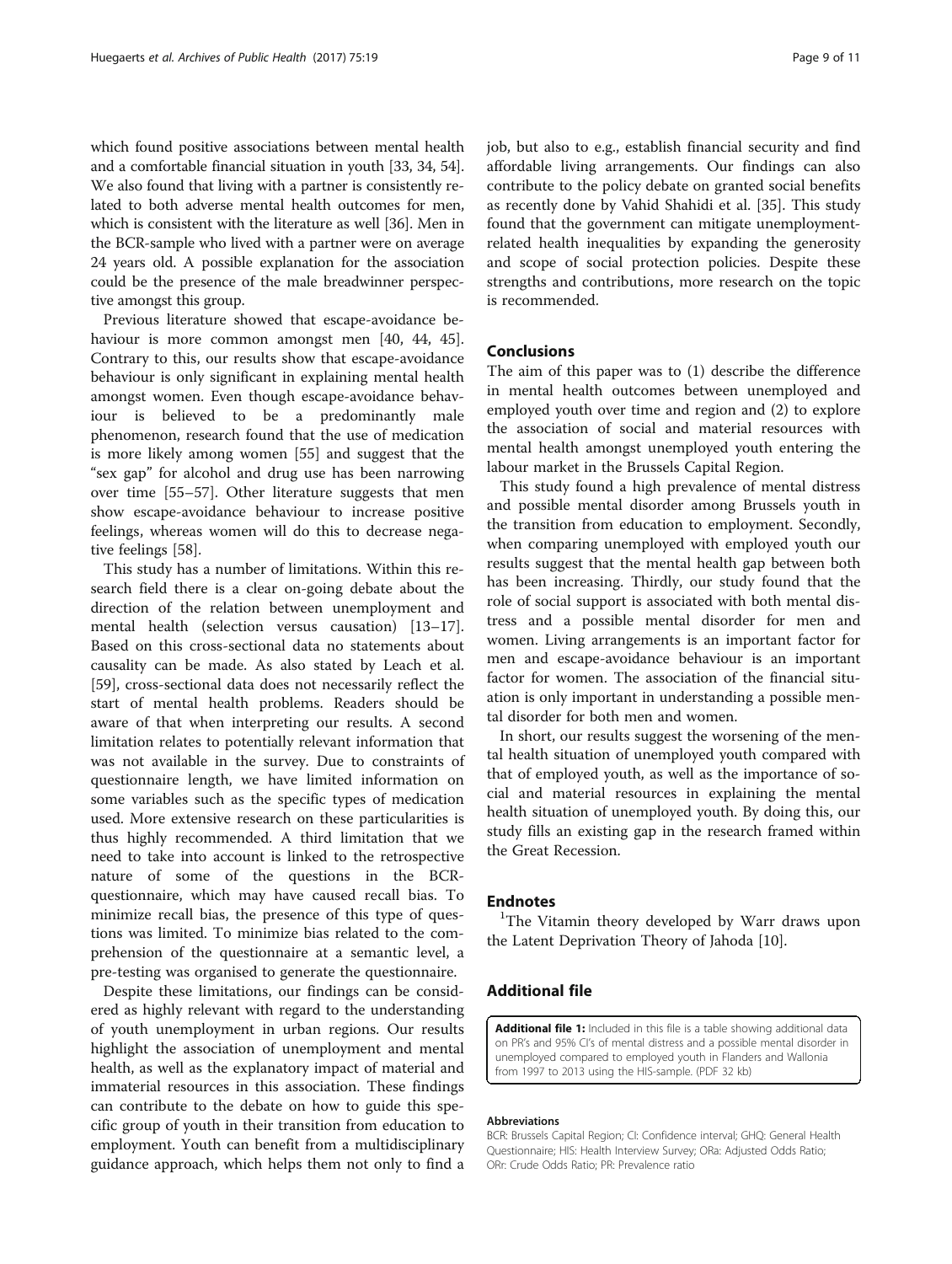#### <span id="page-9-0"></span>Acknowledgements

The authors would like to thank Jenna Gailly; Henk Termote; Joachim Hoeree; Laora Mastari for their contributions in collecting the BCR-data and Karen Van Aerden for the language editing of this manuscript.

#### Funding

The research for this article was supported by the Public Employment Service, Actiris and the Brussels-Capital Health and Social Observatory provide respectively non-financial practical support and scientific advice. Financial support was granted by Innoviris (PRFB 2014–14), the Flemish Community Commission (AD2/ WGG/GZ/DF/14–256) and the Belgian Research Action through Interdisciplinary Networks - project CausINEQ (BR/121/A5/CAUSINEQ).

#### Availability of data and materials

Please contact author for data requests.

#### Author's contributions

KH is the corresponding author of the manuscript and was involved in the acquisition of the 2015 data under supervision of CV. KH performed the statistical analysis and drafted the manuscript, which was read and revised by CV and VPB. All authors read and approved the final manuscript.

#### Competing interests

The authors declare that they have no competing interests.

#### Consent for publication

Not applicable.

#### Ethics approval and consent to participate

Ethical approval for the BCR-study was received from the Vrije Universiteit Brussel Medical ethics board (2015/229; B.U.N. 143201525066). Participants were fully informed about the study by a researcher and the informed consent form they signed prior to their participation.

#### Author details

<sup>1</sup>Interface Demography, Vrije Universiteit Brussel, Pleinlaan 5, 1050 Brussels, Belgium. <sup>2</sup>Barcelona Public Health Agency, Pl. Lesseps 1, 08023 Barcelona, Spain. <sup>3</sup>Health Inequalities Research Group (GREDS), Universitat Pompeu Fabra, Plaça de la Mercè 10-12, 08002 Barcelona, Spain.

#### Received: 22 December 2016 Accepted: 26 February 2017 Published online: 24 April 2017

#### References

- 1. Etui. Unemployment, internal devaluation and labour market deregulation in Europe. Myant M, Theodoropoulou S, Piasna A, editors. . Brussels: Etui; 2016.
- 2. International Labour Office. World Employment and Social Outlook: Trends 2015. Geneva: International Labour Office; 2015.
- 3. Bell DNF, Blanchflower DG. Youth Unemployment : Déjà Vu? IZA Discuss. Pap. 2010.
- 4. O'Higgins N. The impact of the economic and financial crisis on youth employment: Measures for labour market recovery in the European Union, Canada and the United States. Geneva; 2010.
- 5. Arbeidsmarktindicatoren volgens leeftijd en geslacht absolute en relatieve cijfers (1999 - 2de kwartaal 2016). FOD Economie - Algemene Directie Statistiek en Economische informatie. Brussel, 2016. [http://statbel.fgov.be/nl/](http://statbel.fgov.be/nl/modules/publications/statistiques/arbeidsmarkt_levensomstandigheden/Arbeidsmarktindicatoren.jsp) [modules/publications/statistiques/arbeidsmarkt\\_levensomstandigheden/](http://statbel.fgov.be/nl/modules/publications/statistiques/arbeidsmarkt_levensomstandigheden/Arbeidsmarktindicatoren.jsp) [Arbeidsmarktindicatoren.jsp.](http://statbel.fgov.be/nl/modules/publications/statistiques/arbeidsmarkt_levensomstandigheden/Arbeidsmarktindicatoren.jsp) Accessed 28 Oct 2016.
- 6. Brussels Observatorium voor de werkgelegenheid. De arbeidsmarkt in het Brussels Hoofdstedelijk Gewest Situatie 2012. Brussel: Brussels Observatorium voor de werkgelegenheid; 2012.
- 7. Brussels Informatie. Documentatie- en Onderzoekscentrum. De paradox van de Brusselse economie. Brussel; 2014.
- 8. Brussels Observatorium voor de werkgelegenheid. De arbeidsmarkt in het Brussels Hoofdstedelijk Gewest Situatie 2013. Brussel: Brussels Observatorium voor de werkgelegenheid; 2014.
- Jahoda M. Employment and Unemployment: A social-psychological analysis. Cambridge: Cambridge University Press; 1982.
- 10. Warr PB. Work, Unemployment and Mental Health. Oxford: Oxford University Press; 1987.
- 11. Flatau P, Galea J, Petridis R. Mental Health and Wellbeing and Unemployment. Aust Econ Rev. 2000. doi[:10.1111/1467-8462.00145](http://dx.doi.org/10.1111/1467-8462.00145).
- 12. Sousa-Ribeiro M, Sverke M, Coimbra JL, Perceived quality of the psychosocial environment and well-being in employed and unemployed older adults: The importance of latent benefits and environmental vitamins. Econ Ind Democr. 2014. doi[:10.1177/0143831X13491840.](http://dx.doi.org/10.1177/0143831X13491840)
- 13. Jin R, Shah CP, Svoboda TJ. The impact of unemployment on health: A review of the evidence. Can Med Assoc J. 1995;153:529–40.
- 14. Fryer D. International perspectives on youth unemployment and mental health: some central issues. J Adolesc. 1997. doi[:10.1006/jado.1997.0089](http://dx.doi.org/10.1006/jado.1997.0089).
- 15. Taris TW. Unemployment and mental health: a longitudinal perspective. Int J Stress Manag. 2002. doi:[10.1023/A:1013067101217](http://dx.doi.org/10.1023/A:1013067101217).
- 16. Schaufeli WB. Youth unemployment and mental health: some Dutch findings. J Adolesc. 1997. doi[:10.1006/jado.1997.0085](http://dx.doi.org/10.1006/jado.1997.0085).
- 17. OECD. Mental Health and Work. Belgium: OECD Publishing; 2013.
- 18. Paul KI, Moser K. Unemployment impairs mental health: Meta-analyses. J Vocat Behav. 2009. doi[:10.1016/j.jvb.2009.01.001.](http://dx.doi.org/10.1016/j.jvb.2009.01.001)
- 19. Wheaton B. Life Transitions, Role Histories, and Mental Health. Am Sociol Rev. 2013;55:209–23.
- 20. Frijters P, Johnston DW, Shields MA. Mental health and labour market participation: Evidence from IV panel data models. IZA Discuss. Pap. 2010.
- 21. Urbanos-Garrido RM, Lopez-Valcarcel BG. The influence of the economic crisis on the association between unemployment and health: an empirical analysis for Spain. Eur J Health Econ. 2015. doi[:10.1007/s10198-014-0563-y.](http://dx.doi.org/10.1007/s10198-014-0563-y)
- 22. World Health Organization. Impact of economic crises on mental health. Copenhagen: World Health Organization; 2011.
- 23. Blomqvist S, Burström B, Backhans MC. Increasing health inequalities between women in and out of work-the impact of recession or policy change? A repeated cross-sectional study in Stockholm county, 2006 and 2010. Int J Equity Health. 2014. doi:[10.1186/1475-9276-13-51.](http://dx.doi.org/10.1186/1475-9276-13-51)
- 24. Mental health commission. The human cost. An overview of the evidence on economic adversity and mental health and recommendations for action. Dublin: Mental health commission; 2011.
- 25. Clark AE, Knabe A, Rätzel S. Boon or bane? Others' unemployment, well-being and job insecurity. Labour Econ. 2010. doi:[10.1016/j.labeco.](http://dx.doi.org/10.1016/j.labeco.2009.05.007) [2009.05.007.](http://dx.doi.org/10.1016/j.labeco.2009.05.007)
- 26. Clark AE. Unemployment as a Social Norm: Psychological Evidence from Panel Data. J Labor Econ. 2003. doi[:10.1086/345560.](http://dx.doi.org/10.1086/345560)
- 27. Dooley D. Unemployment, Underemployment, and Mental Health: Conceptualizing Employment Status as a Continuum. Am J Community Psychol. 2003. doi:[10.1023/A:1025634504740.](http://dx.doi.org/10.1023/A:1025634504740)
- 28. Wahlbeck K, McDaid D. Actions to alleviate the mental health impact of the economic crisis. World Psychiatry. 2012. doi:[10.1002/j.2051-5545.2012.](http://dx.doi.org/10.1002/j.2051-5545.2012.tb00114.x) tb00114x
- 29. Uutela A. Economic crisis and mental health. Curr Opin Psychiatry. 2010. doi: [10.1097/YCO.0b013e328336657d.](http://dx.doi.org/10.1097/YCO.0b013e328336657d)
- 30. Cooper B. Economic recession and mental health: an overview. Neuropsychiatr. 2011;25:113–7.
- 31. Van Lancker W, Marchal S, Scheurman N, Van Mechelen N, Van Kerm P. Leven aan de dop De impact van werkloosheid op het inkomen in België in vergelijkend perspectief. Antwerpen. 2015.
- 32. Termote H. De impact van de werkloosheidshervorming : een opstap naar de arbeidsmarkt of een weg naar sociale onderbescherming? Over Werk. 2014;3:110–20.
- 33. Creed PA, Watson T. Age, gender, psychological wellbeing and the impact of losing the latent and manifest benefits of employment in unemployed people. Aust J Psychol. 2003. doi[:10.1080/00049530412331312954.](http://dx.doi.org/10.1080/00049530412331312954)
- 34. Bacikova-Sleskova M, Dijk JP, Geckova AM, Nagyova I, Salonna F, Reijneveld SA, et al. The impact of unemployment on school leavers' perception of health. Mediating effect of financial situation and social contacts? Int J Public Health. 2007. doi[:10.1007/s00038-007-6071-4](http://dx.doi.org/10.1007/s00038-007-6071-4).
- 35. Vahid Shahidi F, Siddiqi A, Muntaner C. Does social policy moderate the impact of unemployment on health? A multilevel analysis of 23 welfare states. Eur J Public Health. 2016. doi[:10.1093/eurpub/ckw050.6.](http://dx.doi.org/10.1093/eurpub/ckw050.6)
- 36. Joutsenniemi K, Martelin T, Martikainen P, Pirkola S, Koskinen S. Living arrangements and mental health in Finland. J Epidemiol Community Health. 2006. doi[:10.1136/jech.2005.040741](http://dx.doi.org/10.1136/jech.2005.040741).
- 37. Bjarnason T, Sigurdardottir TJ. Psychological distress during unemployment and beyond: Social support and material deprivation among youth in six northern European countries. Soc Sci Med. 2003. doi[:10.1016/S0277-](http://dx.doi.org/10.1016/S0277-9536(02)00109-0) [9536\(02\)00109-0](http://dx.doi.org/10.1016/S0277-9536(02)00109-0).